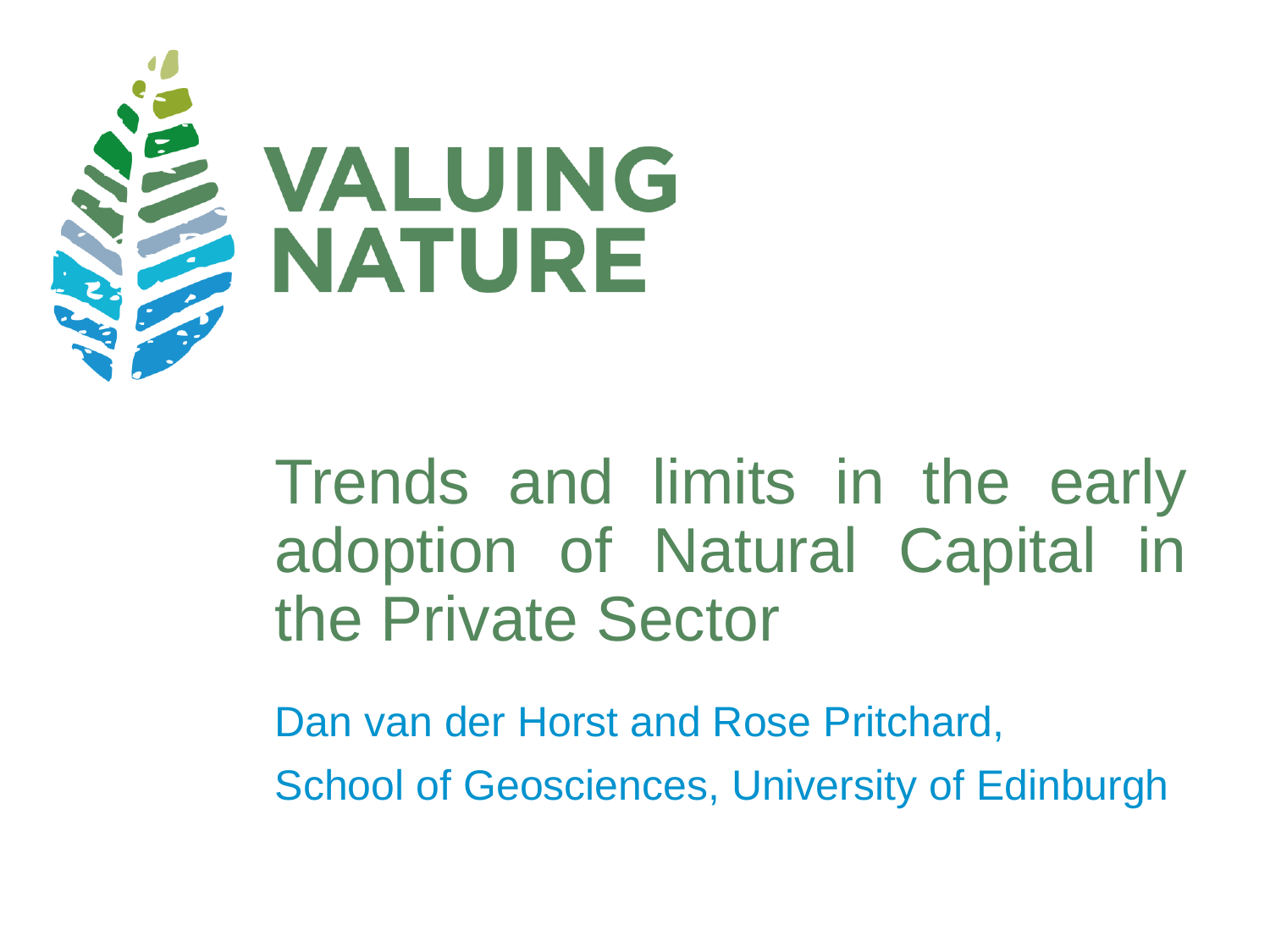# **Background**

- We are beginning to see increased interest in the idea of natural capital accounting in the private sector, despite this sector often being perceived as 'hard to reach.'
- It is important to understand the adoption pathways taken by early adopting businesses, from initial motivations through to business and environmental outcomes, in order to identify knowledge and capacity gaps which currently constrain the uptake of natural capital accounting.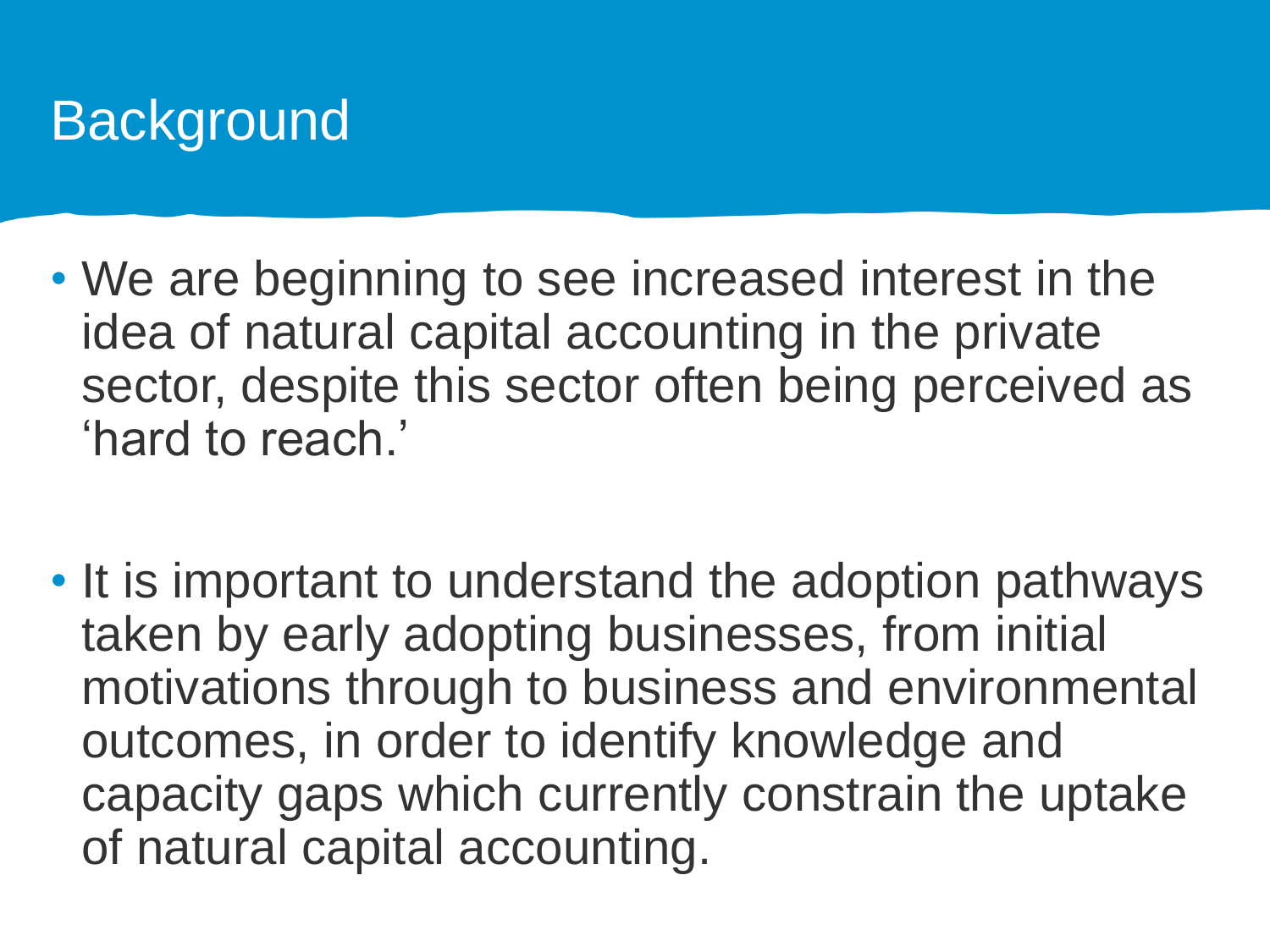# **Objectives**

- We will deliver a POSTnote on the early adoption of natural capital accounting by businesses, addressing the following key points:
	- The scope of current private sector engagement with natural capital accounting.
	- The rationales behind early adoption of natural capital accounting and the associated choice of natural capital metrics.
	- The challenges encountered by early adopting businesses and the additional research or training required to ameliorate these.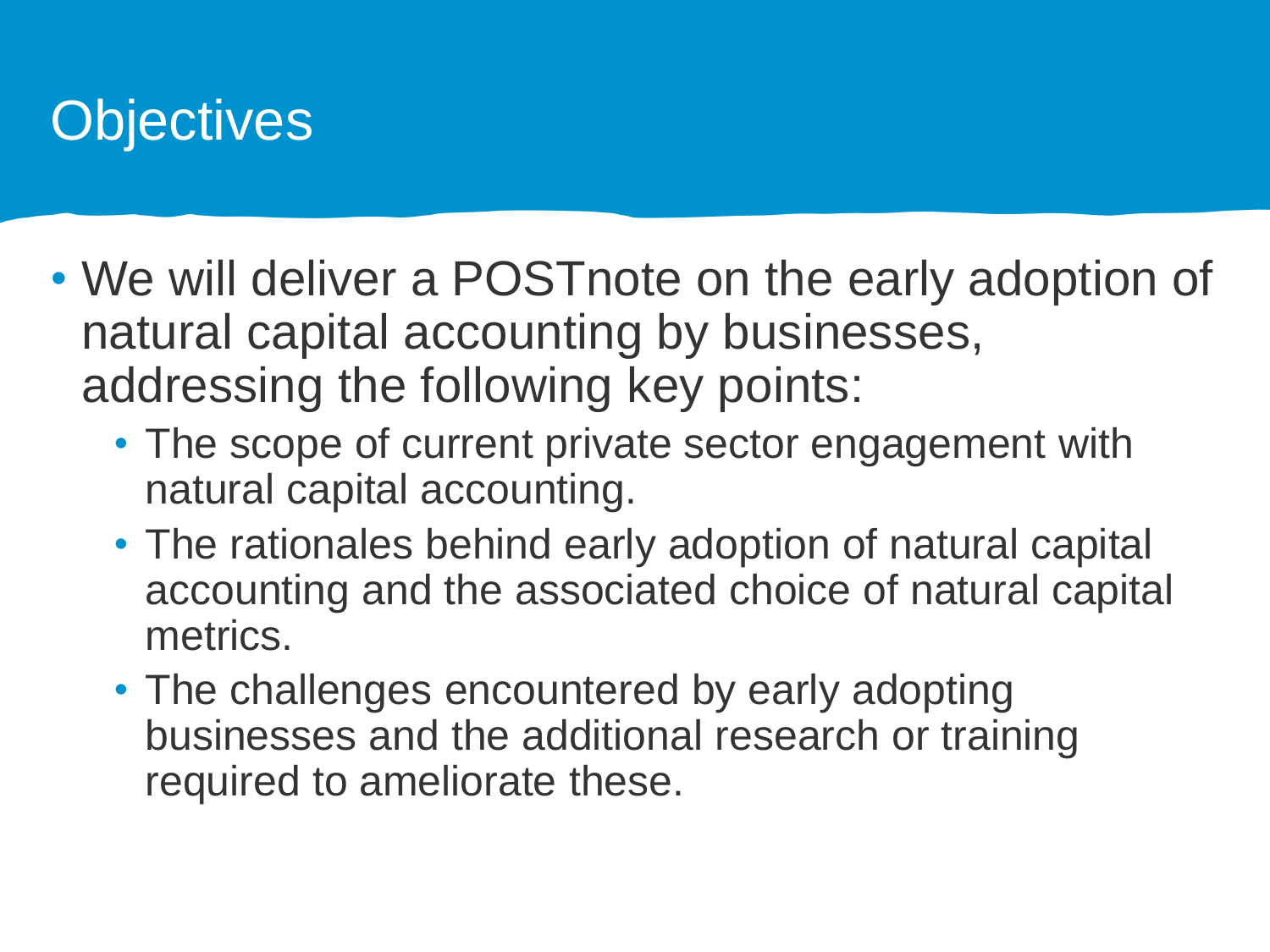

**29th January to 9th February:** Compilation of case study literature and identification of key informants.

**9 th February to 9th March:** Analysis of case study literature (quantitative and qualitative) and key informant interviews.

**9 th March to 31st March**: POSTnote written with input from key informants and early adopting businesses.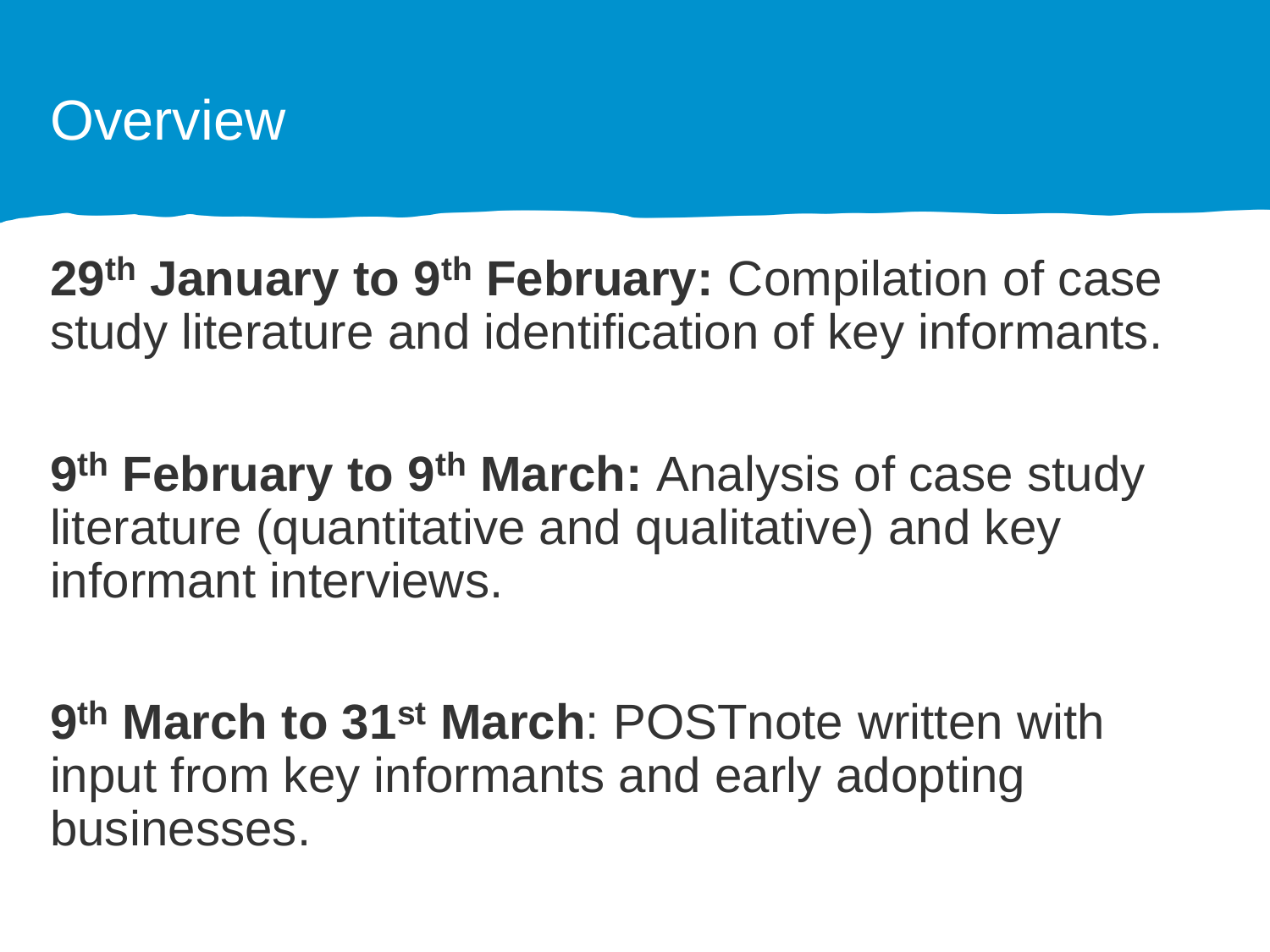### Stage 1: Compiling case study literature

- Relevant academic literature identified through WoK, SCOPUS and Google Scholar.
- Business reports and grey literature identified through contact with existing networks of businesses engaged in NC accounting (e.g. Cambridge Natural Capital Impact Group, World Forum on Natural Capital).
- Contact with existing networks will also help with identification of key informants and encourage business engagement with the report from an early stage.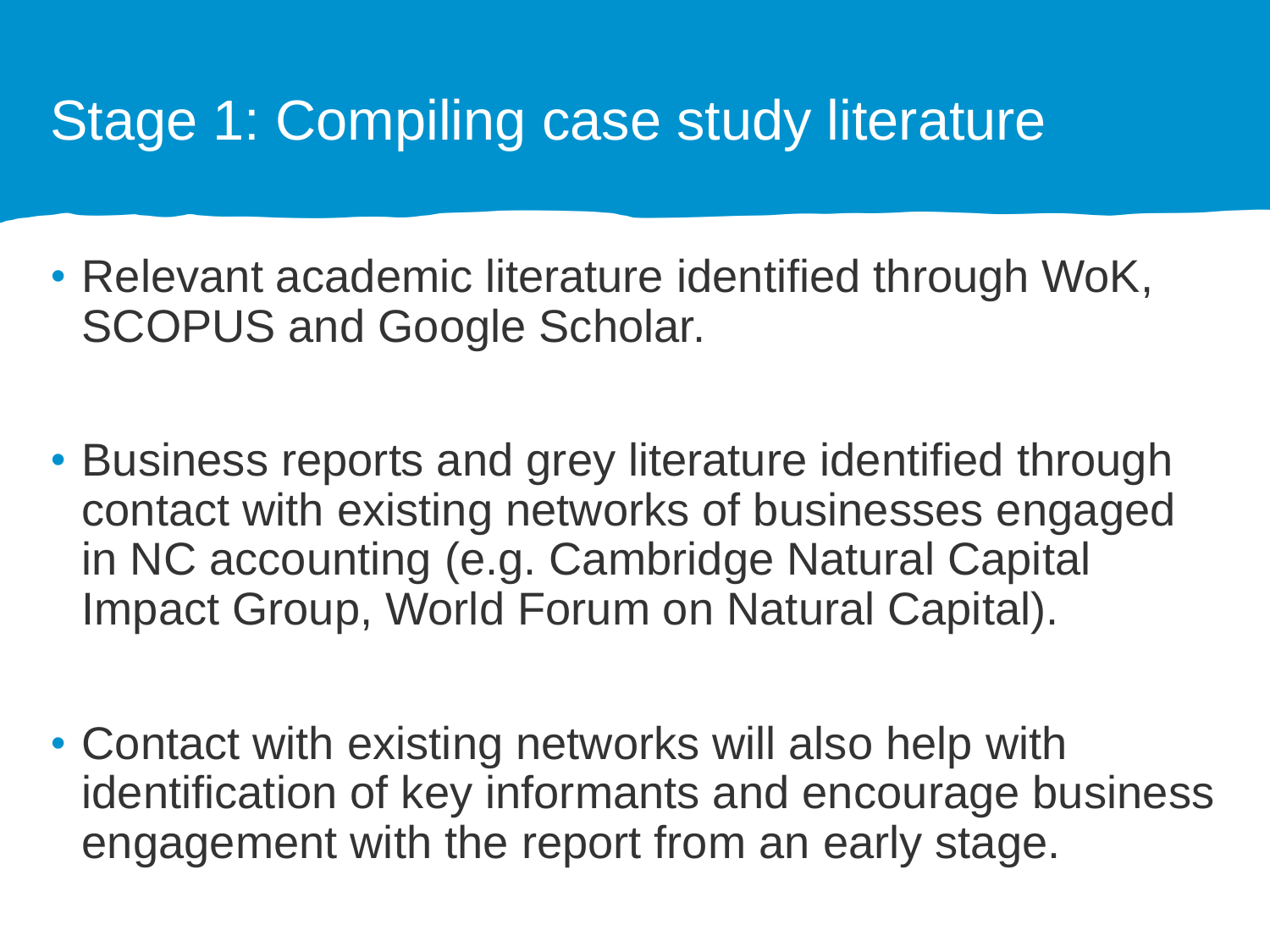#### Stage 2: Analysis of literature and interviews

- Quantitative content analysis mapping motivations and accounting methods over time, by location and by business sector.
- Qualitative thematic analysis of case study literature exploring accounting adoption pathways, the success of accounting methods adopted from business and sustainability perspectives, and the challenges faced by early adopting businesses.
- Collation and analysis of key informant interviews, to triangulate literature analyses and to explore whether discrepancies exist between narratives found in case study literature and real-world business practice.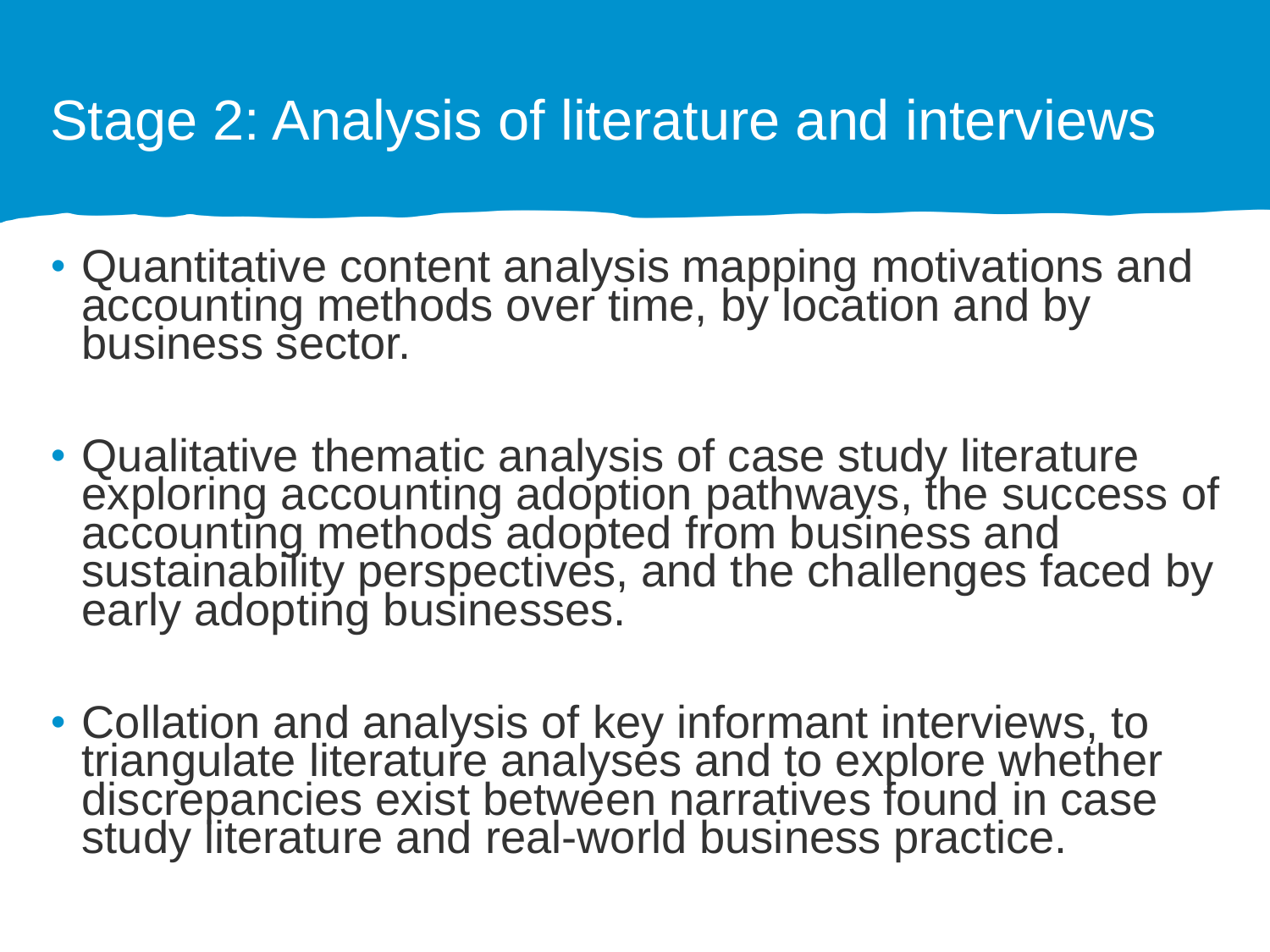#### Stage 3: Collaborative report writing

- POSTnote drafted and circulated to key informants for feedback and revisions.
- Priority areas identified for policy change, capacity building and future research.